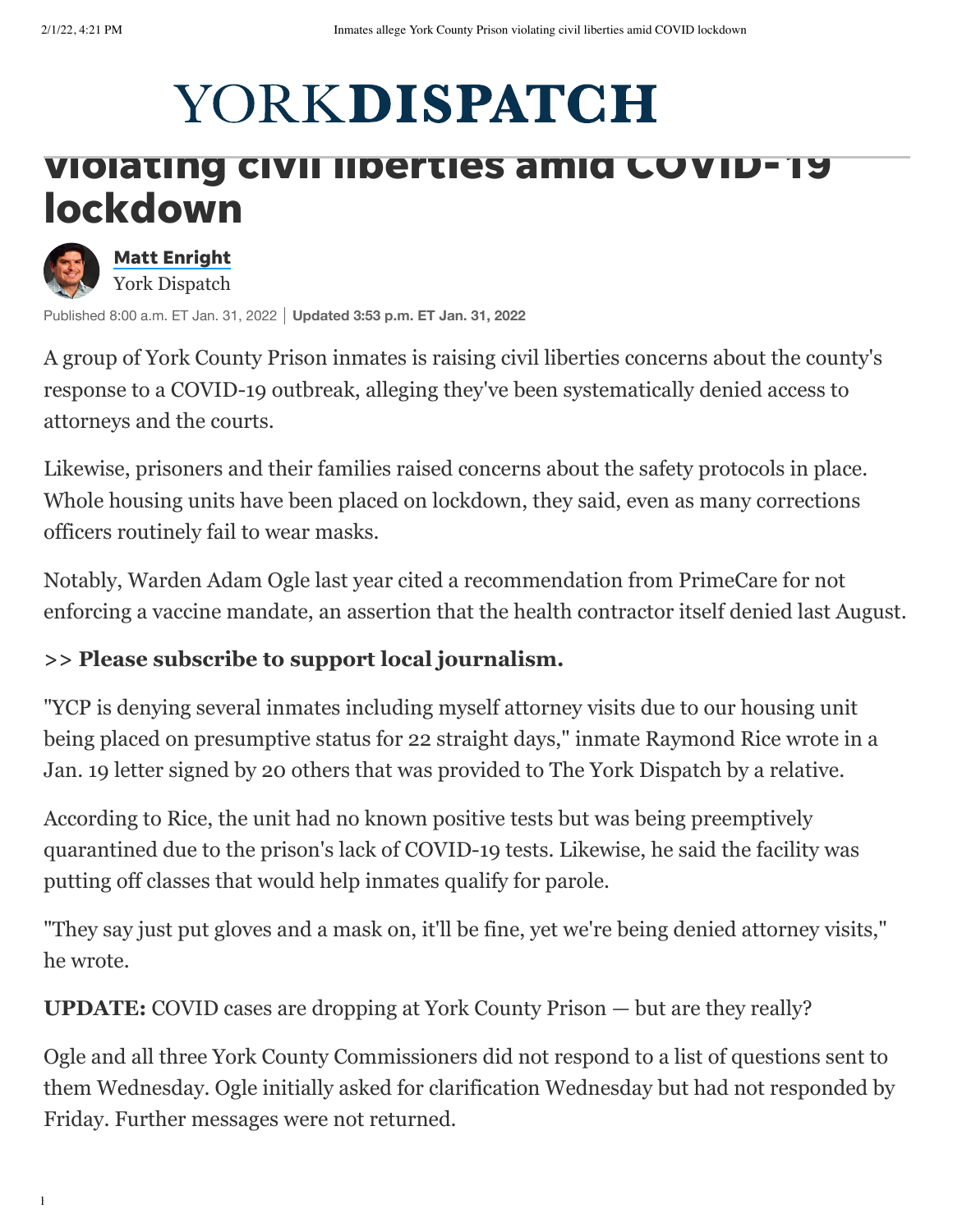### $\mathbf{X}^T$  and  $\mathbf{X}^T$  at the prior  $\mathbf{X}$  in the prior  $\mathbf{X}$  in the prior  $\mathbf{X}$  $N$  is the delays at the delays at the delays at the delays at the delays at the delays at the difficulty of the difficulty of the difficulty of the difficulty of the difficulty of the difficulty of the difficulty of the d

"We have seen numerous counties delay and deny legal visits and court appearances due to COVID-19 concerns," Noah Barth, of Pennsylvania Prison Society, said Thursday. "While the health and safety of people in custody is of paramount concern, it does not need to come at the expense of due process and legal rights."

**More:** [York County has eight new deaths; schools report 800-plus cases in a week](https://www.yorkdispatch.com/story/news/2022/01/28/federal-strike-team-extends-its-stay-at-york-hospital-through-the-beginning-of-march/9255327002/)

**More:** [COVID poll: 'We'll be stuck with it forever'](https://www.yorkdispatch.com/story/news/2022/01/27/covid-poll-stuck-forever/49729697/)

Others spoke out about how they're being treated in the prison.

"The jail keeps going on lock down and canceling visits due to COVID," said Ashley Lee Keezel, whose fiancée, Brandon Bortner, is in York County Prison for leaving the work release program. "We were to get married by Zoom last week, had it scheduled, and for some reason the warden canceled it on us. Communication with the jail is horrible."

It's not the only time that inmates have spoken out about COVID-19 in the prison.

**More:** [Conditions inside York County Prison likely contributed to COVID outbreak, inmate](https://www.yorkdispatch.com/story/news/local/2021/12/02/conditions-inside-york-county-prison-likely-contributed-covid-outbreak-inmate-says/8837932002/) says

Alexander Santiago, who spent four days in the prison in November, said compliance for masks among both inmates and correctional officers is poor — even as Ogle publicly announced a masking policy for prison staff.

"I was negative, and they put me in a 'pod' where there were positive people. No one wears masks in the pod, and neither do the (corrections officers)," Santiago told The York Dispatch in December. "Some do wear their masks properly, but a majority don't."

Santiago also said he had overheard correctional officers saying that some of them feel sick but refuse to get tested.

York County Prison has been under a modified lockdown since an outbreak in November.

 $h<sub>1</sub>$ indispatch.com/story/news/local/2022/01/31/inmates-allege-york-connection-violating-covid-local/  $\frac{1}{2}$ Inmates who test positive stay in a quarantined unit for 14 days from the onset of their symptoms. Their travel is limited to what is considered essential, such as medical visits that must be conducted outside of the prison, court-related matters that cannot be resolved at the prison and releases.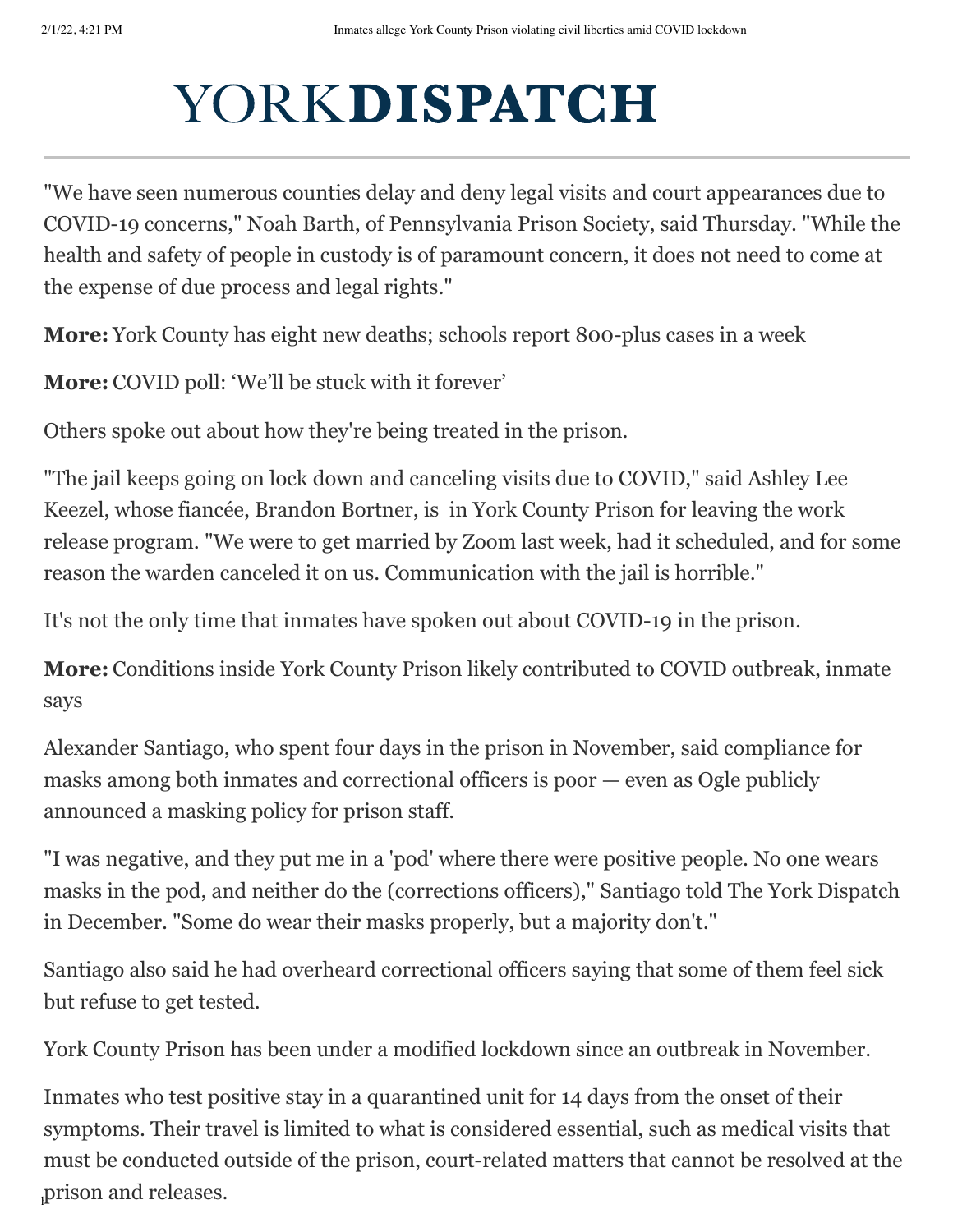#### $\mathbf{X} \mathcal{I} \cap \mathbf{D}$  is the prior  $\mathbf{A}$  prison in  $\mathbf{A}$ allegations — it the drop was due to a dealer if the drop was due to a dealer in  $\mathbf{u}$

Meanwhile, Ogle repeatedly refused to identify how many staff members tested positive for COVID-19.

"Staffing levels at any given time are tied to security, which we do not disclose to the public," Ogle said last year.

Other Pennsylvania counties have no such compunction, however.

Allegheny, Cambria, Centre, Chester and Pike counties all provide COVID-19 numbers for both employees and inmates on their websites.

In addition to those five counties, other counties have informed the Pennsylvania Prison Society of how many cases they have among their staff. As of Wednesday, Cumberland reported two cases among its staff, Dauphin three cases, Montour seven cases, Northampton five cases and Washington two cases.

**More:** [Nearly 9% of York County Prison inmates had COVID this week](https://www.yorkdispatch.com/story/news/local/2022/01/20/more-than-100-york-county-prison-inmates-have-covid-week/6595772001/)

In addition, the state Department of Corrections also provides data on COVID-19 cases among its inmates and staff. The state had 832 active cases among staff as of Thursday, according to [its website.](https://www.cor.pa.gov/Pages/COVID-19.aspx)

"It affects the staff levels because they're constantly under the gun of a rotating cast of characters, staff wise, getting sick. And that means more overtime for the people that are working there, and that causes lockdowns to occur," said John Hargreaves, the Prison Society's volunteer director.

At county prisons across Pennsylvania, the reason for lockdowns isn't COVID-19 among the prisoner population but the disease affecting staff ratios, according to Hargreaves.

The Department of Corrections, for example, recently elected to halt all in-person visits in state prisons through February.

"Staffing levels have been significantly impacted throughout the winter months by the same uptick in COVID-19 cases that our communities are experiencing," DOC Acting Secretary George Little said in a release. "Even when symptoms are mild, quarantine requirements for